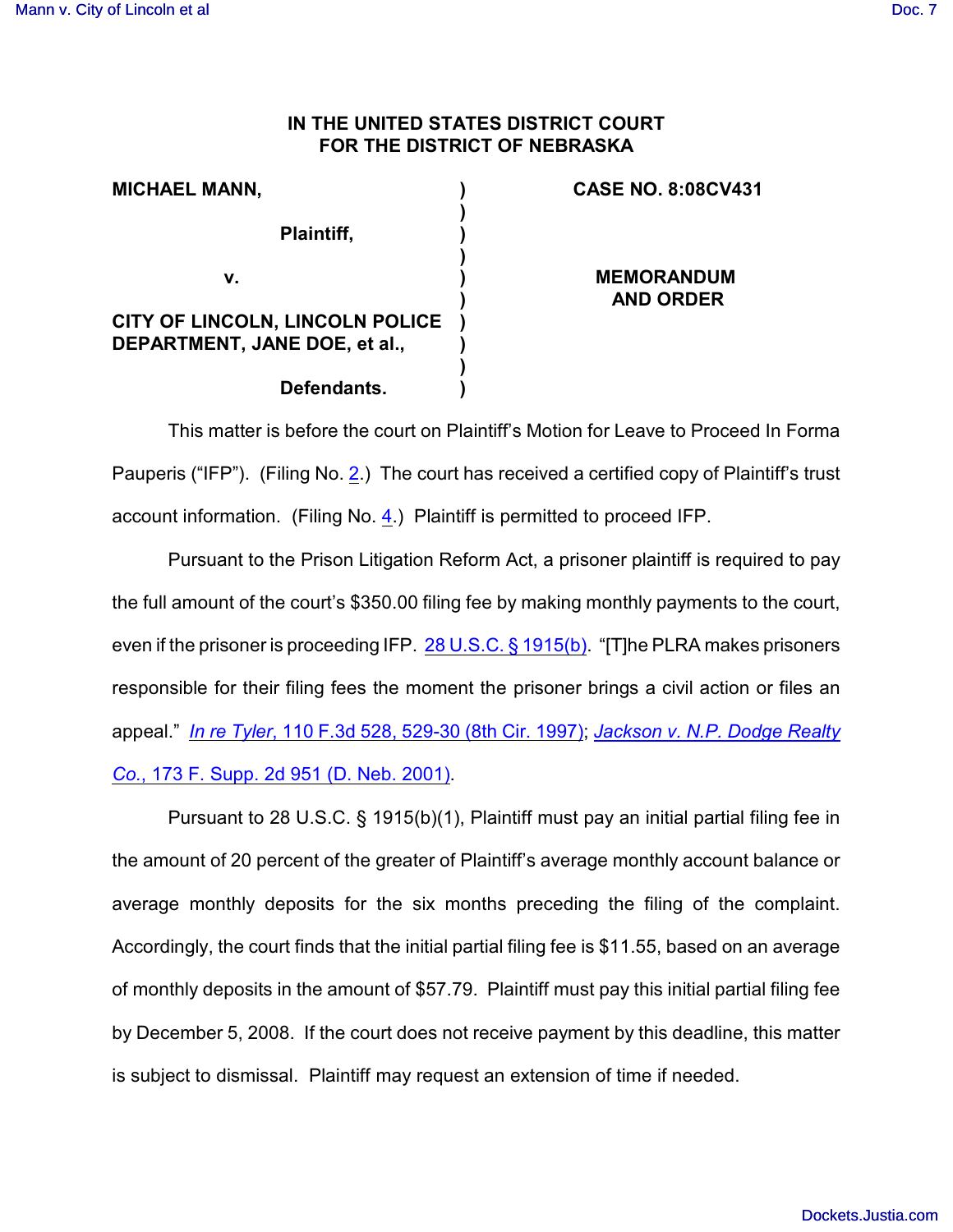In addition to the initial partial filing fee, Plaintiff must "make monthly payments of 20 percent of the preceding month's income credited to the prisoner's account." 28 U.S.C. § 1915(b)(2). The statute places the burden on the prisoner's institution to collect the additional monthly payments and forward them to the Court as follows:

After payment of the initial partial filing fee, the prisoner shall be required to make monthly payments of 20 percent of the preceding month's income credited to the prisoner's account. The agency having custody of the prisoner shall forward payments from the prisoner's account to the clerk of the court each time the amount in the account exceeds \$10 until the filing fees are paid.

28 U.S.C. § 1915(b)(2). Therefore, after payment in full of the initial partial filing fee, the

remaining installments shall be collected pursuant to this procedure.

The Clerk of the court shall send a copy of this Memorandum and Order to the

appropriate financial official at Plaintiff's institution. Plaintiff will remain responsible for the

entire filing fee, as long as he is a prisoner, even if the case is dismissed at some later

time. *See In re Tyler*[, 110 F.3d 528, 529-30 \(8th Cir. 1997\)](#page-1-0); *[Jackson v. N.P. Dodge Realty](#page-1-0)*

*Co.*[, 173 F. Supp. 2d 951 \(D. Neb. 2001\)](#page-1-0).

IT IS THEREFORE ORDERED that:

- 1. Plaintiff's Motion for Leave to Proceed In Forma Pauperis (Filing No. [2](http://ecf.ned.uscourts.gov/doc1/11301549949)) is granted;
- 2. Plaintiff shall pay an initial partial filing fee of \$11.55 by December 5, 2008, unless an enlargement of time is granted in response to a written motion. If the initial partial filing fee is not received by the specified deadline, this case is subject to dismissal;
- 3. After payment of the initial partial filing fee, Plaintiff's institution shall collect the additional monthly payments in the manner set forth in [28 U.S.C. §](#page-1-0) [1915\(b\)\(2\)](#page-1-0), quoted above, and shall forward those installments to the court.
- <span id="page-1-0"></span>4. The Clerk of the court is directed to send a copy of this order to the appropriate official at Plaintiff's institution;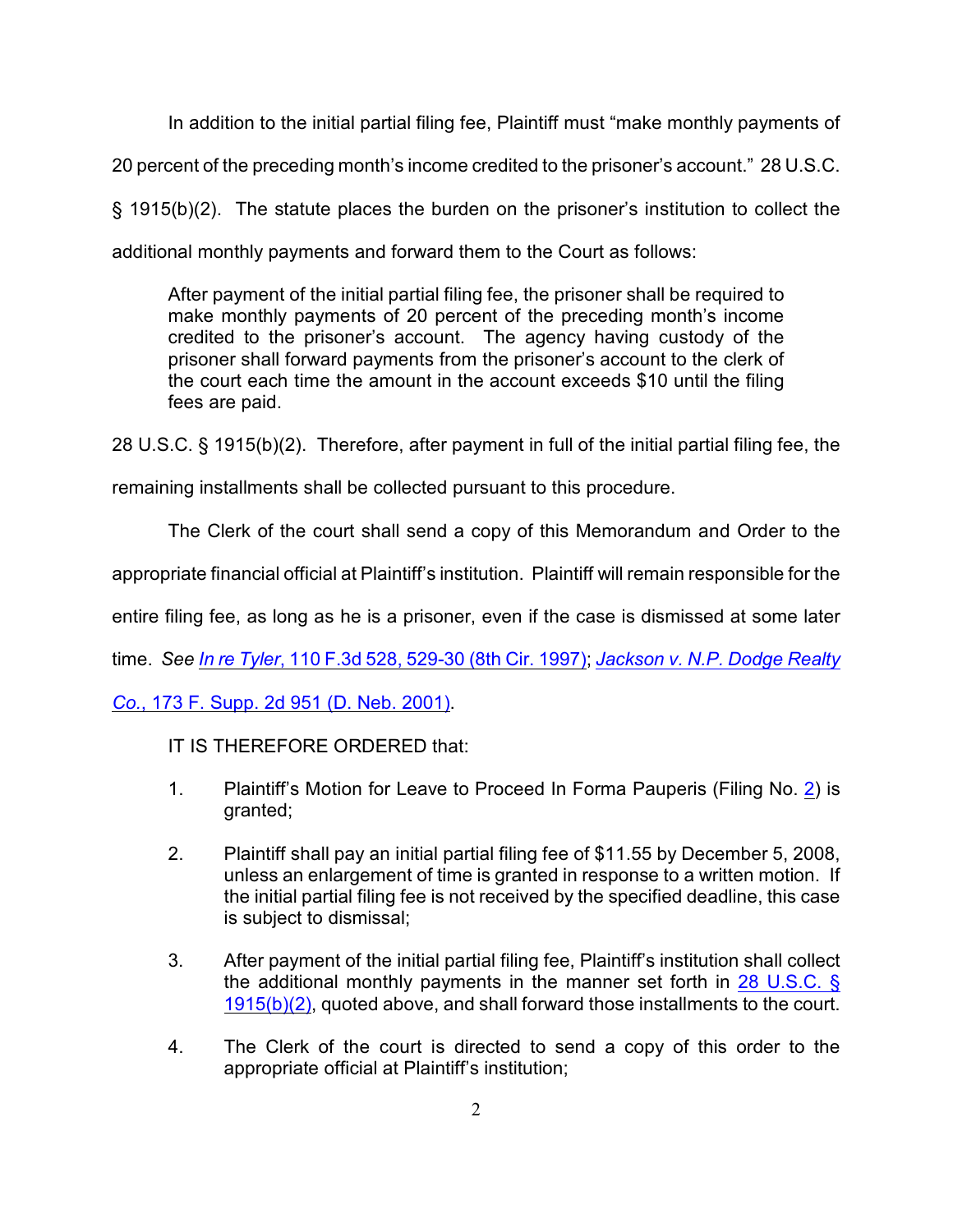- 5. The Clerk of the court is directed to set a pro se case management deadline in this case using the following text: December 5, 2008: initial partial filing fee payment due;
- 6. Plaintiff shall keep the court informed of his current address at all times, and all parties are bound by the Federal Rules of Civil Procedure and by the court's Local Rules while this case is pending; and
- 7. Plaintiff shall review the "Notice Regarding Summons Forms" attached to this Order.

DATED this  $3<sup>rd</sup>$  day of November, 2008.

BY THE COURT:

s/Laurie Smith Camp United States District Judge